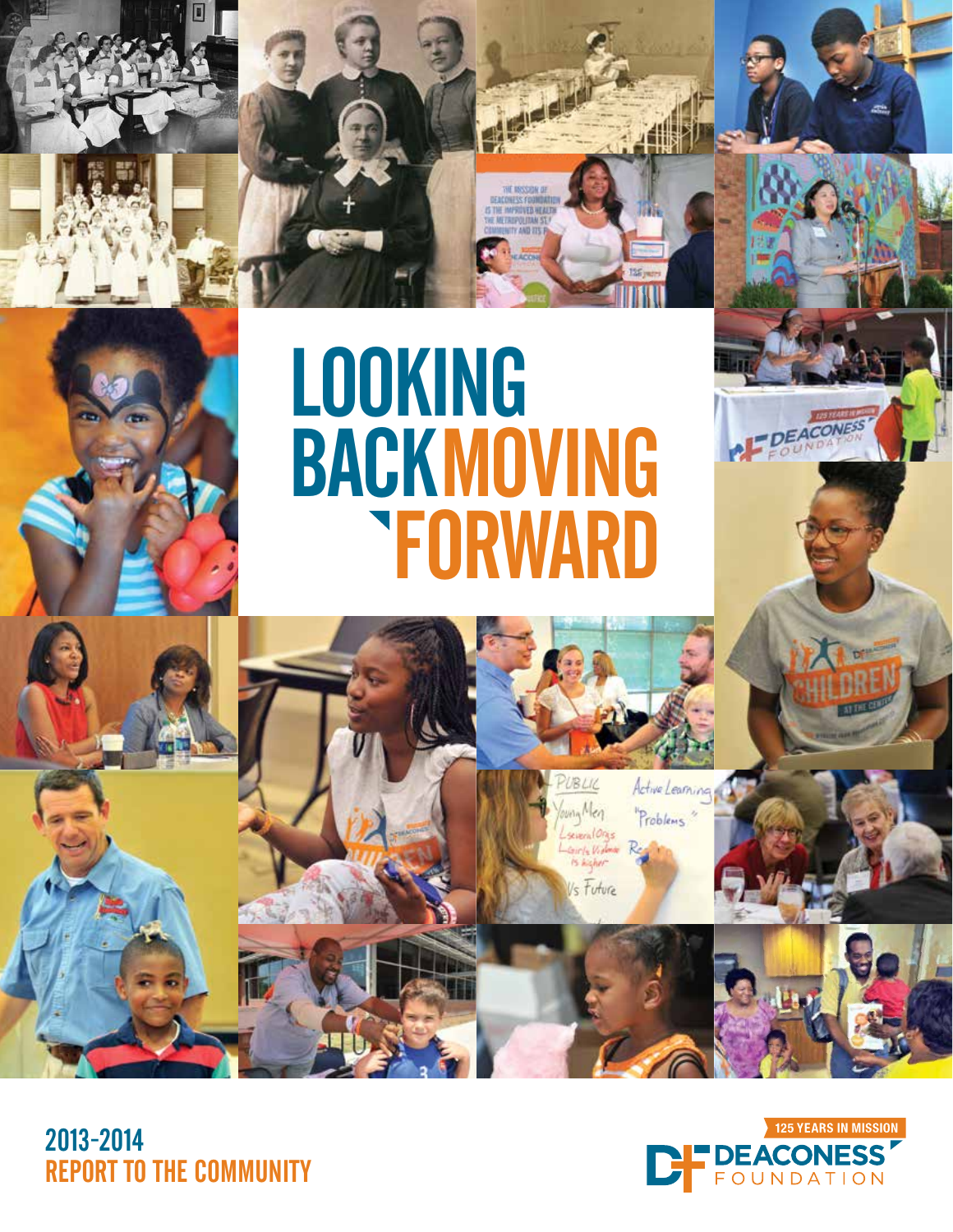# "THE ARC OF THE MORAL UNIVERSE IS LONG, BUT IT BENDS TOWARDS JUSTICE.

### MOVING FORWARD LOOKING BACK

This phrase accurately summarizes the work of Deaconess Foundation in the years 2013 and 2014. During these years, we reflected on the work of the mission established

125 years ago to respond to the needs of a vulnerable population. The Deaconess mission began with a focus on German immigrants and evolved to a health system that served the entire community. In the foundation-era, funding has been directed to efforts serving children in the St. Louis area, as we believe healthy, hope filled futures for children benefit us all.

Yet, data from the Annie E. Casey Foundation reveals glaring disparities and great challenges for the well-being of young people in the region. In the last decade, poverty rates have grown so that 1 in 5 children in the metro area now live in poverty. St. Louis City ranks dead last among Missouri's counties in a composite ranking of well-being. Other studies show that children born only a few miles apart can face an 18-year difference in life expectancy from their peers. In 2014, the civil unrest in St. Louis County further exposed structural inequities and the need for systemic change.

Given these challenges, we asked, "Where does the Foundation go from here?" In 2013, current and former trustees, read, reflected, and conversed with expert facilitation to construct a way forward. Our funding had evolved from supporting programs to organizational infrastructure. Considering inequity and failing civic infrastructure, we focused on strategies to impact the systems that affect child well-being. With limited dollars, we realized there was a need for a leveraging effect. Research from the National Center for Responsive Philanthropy has shown that every dollar invested in policy engagement and civic participation returned \$115 in community benefit.

The Board of Trustees approved a new strategic plan committing Deaconess to build upon our expertise in nonprofit capacity building and emerging position as a leader in child well-being. Based upon this experience, we chose to invest in the community's civic infrastructure to make child well-being a civic priority. Affirming that commitment, Deaconess became the first foundation in the state of Missouri to sign on to *Philanthropy's Promise*. The initiative encourages grantmakers to give at least half their grant dollars to underserved communities and at least one quarter for systemic change efforts.

#### WE BELIEVE HEALTHY, HOPE FILLED FUTURES FOR CHILDREN BENEFIT US ALL.

Throughout 2013 and 2014, we set out to implement the strategies outlined in the plan. The Foundation continued to enhance the organizational capacity of local nonprofits through the Deaconess Impact Partnership. We also unveiled new annual grant funding focused on advocacy, collective impact and community organizing designed to complement the work of service providers. Deaconess partnered with United Church of Christ congregations, funding projects for youth, and hosted a series of special events where we looked back on our past and shared our vision for the future.

With prophetic imagination we propose an alternate vision for the region where children are placed in the center of the community's conversation, and the community places all of their hopes on them. The Deaconess faith-heritage calls for nothing less.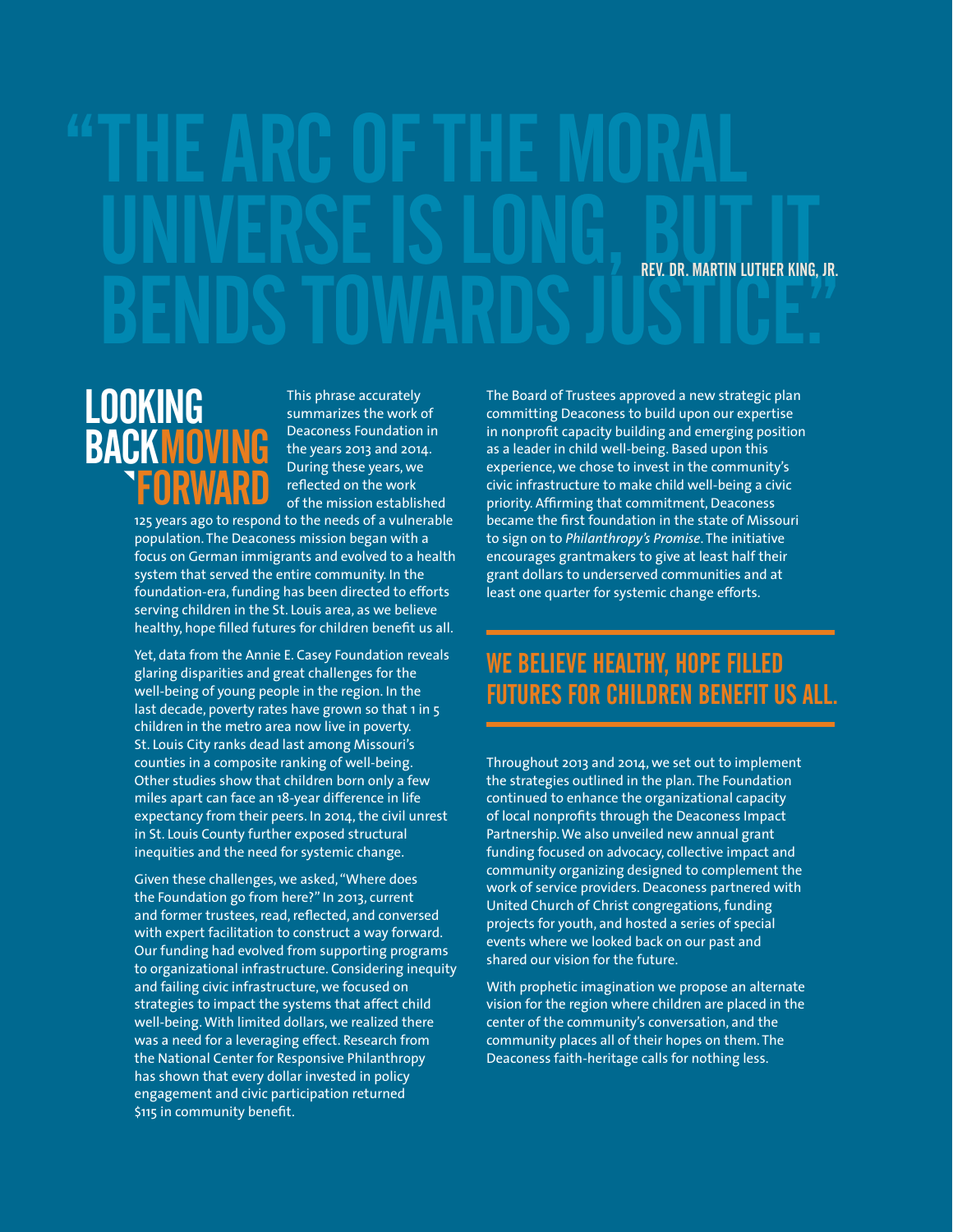# MOVING FORWARD

THE EVOLVED DEACONESS APPROACH INCLUDES A "SYSTEMS" LEVEL ORIENTATION. THE FOUNDATION WILL WORK FOR SOCIAL CHANGE IN FOUR DISTINCT BUT INTER-RELATED ZONES:

#### FINANCIAL INVESTMENT

We invest in endeavors with the potential for systems-level impact.

#### **COMMUNITY** ENGAGEMENT

We will mobilize and earn trust with diverse constituencies.

#### **POLICY DEVELOPMENT**

We will advance policy priorities that improve child well-being.

#### ADVOCACY

We speak up for kids in partnership with the community and the church.

# CURRENT STATUS OF CHILDREN





WHILE THE HIGH SCHOOL GRADUATION RATE IN LADUE SCHOOL DISTRICT IS 97.9% IN EAST ST. LOUIS IT'S 64%



IN ST. CHARLES CHILDREN RECEIVE HEALTH SERVICES SUBSIDIZED WITH PUBLIC SUPPORT

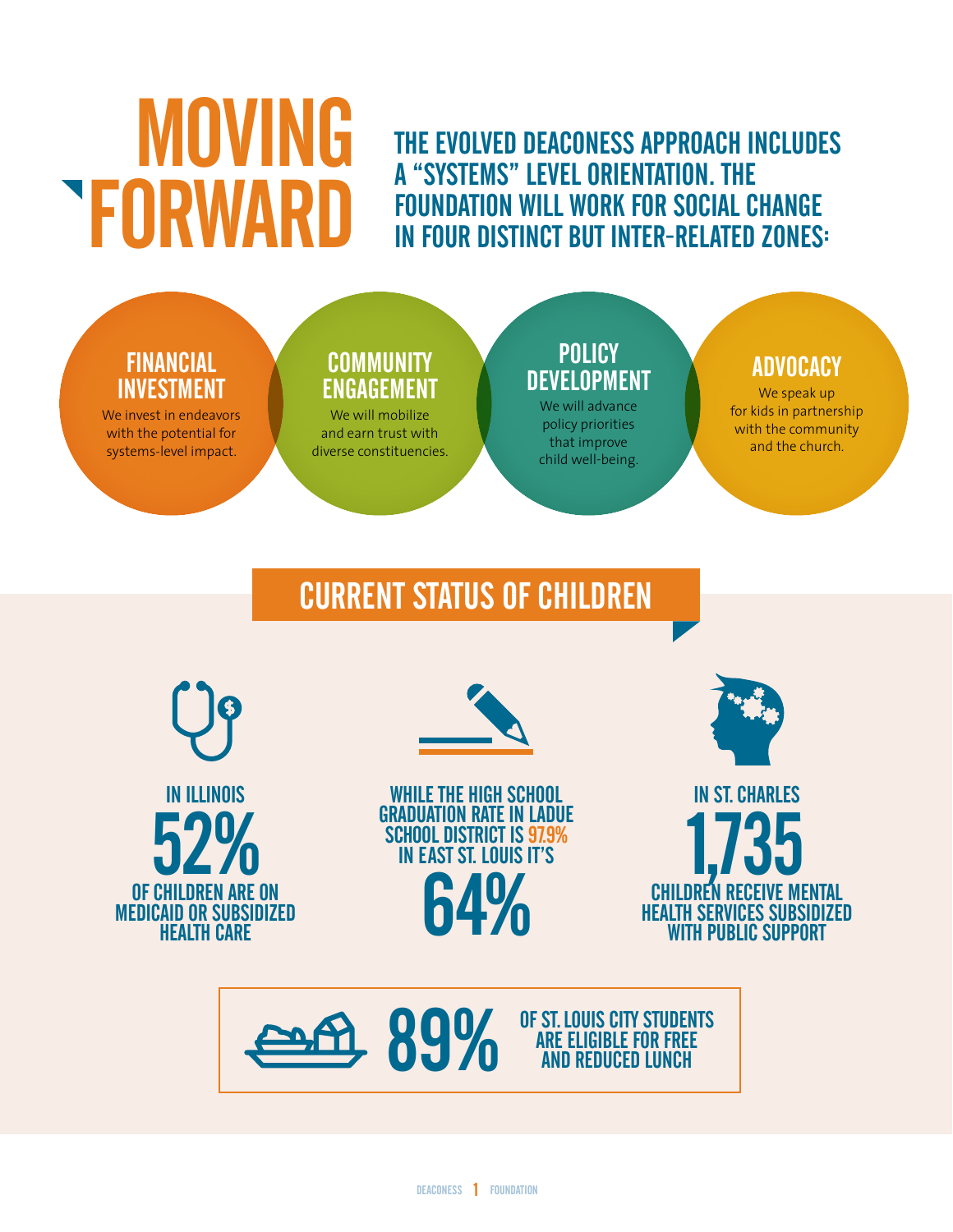#### **DEACONESS** IMPACT PARTNERS

ALMOST HOME

ANNIE MALONE CHILDREN AND FAMILY SERVICE CENTER

BELLE CHILDREN'S SERVICES OF ST. LOUIS ARC

BIG BROTHERS BIG SISTERS OF EASTERN MISSOURI

BOYS & GIRLS CLUBS OF GREATER ST. LOUIS

CHRISTIAN ACTIVITY CENTER

CITIZENS FOR MISSOURI'S CHILDREN\*

COLLEGE SUMMIT – ST. LOUIS

COURT APPOINTED SPECIAL ADVOCATES (CASA) OF ST. LOUIS COUNTY\*\*

COVENANT HOUSE MISSOURI

DE LA SALLE MIDDLE SCHOOL

FATHERS' SUPPORT CENTER, ST. LOUIS

FOSTER & ADOPTIVE CARE COALITION

LOYOLA ACADEMY

MATERNAL, CHILD & FAMILY HEALTH COALITION

NEIGHBORHOOD HOUSES

NURSES FOR NEWBORNS FOUNDATION

SOUTHSIDE EARLY CHILDHOOD CENTER

SAINT LOUIS CRISIS NURSERY

UNIVERSITY CITY CHILDREN'S CENTER

VOICES FOR CHILDREN\*\*

#### YOUTH LEARNING CENTER

*\* Citizens for Missouri's Children Dissolved in 2010*

*\*\* CASA merged with Voices for Children in 2011*

### IN 2014, THE DEACONESS IMPACT PARTNERSHIP MARKED ITS 10TH ANNIVERSARY. THE PARTNERSHIP IS A FOUR-YEAR ORGANIZATIONAL CAPACITY BUILDING EFFORT THAT STRENGTHENS THE OPERATIONS AND LEADERSHIP OF CHILD – AND YOUTH – SERVING NONPROFIT ORGANIZATIONS IN THE ST. LOUIS REGION.

Deaconess Impact Partners receive focused, multi-year support that is designed to help each organization better achieve its mission and improve outcomes for low-income children and families locally. Since its inception, the Foundation has invested more than \$18 million in 22 agencies, known as Impact Partners.

### GOALS OF THE DEACONESS IMPACT PARTNERSHIP

#### BUILD

sustainability of crucial child- and youth-serving nonprofit organizations in the St. Louis area.

**STRENGTHEN** leadership skills amongst nonprofit leaders and board.

#### MODEL

a more trusting and candid relationship between funders and grantees.

To reinforce their learning, the chief executives of Round 3 Deaconess Impact Partners participated in monthly peer learning exchanges, as well as bi-weekly to monthly meetings. Additionally, other key staff within Impact Partner organizations were invited to the Effective Leadership Practices forum, a nine-month highimpact leadership program designed specifically for leadership team members and middle managers.

Deaconess Foundation looks forward to continuing to strengthen the social ecosystem of the St. Louis region through the work of its Impact Partners.



To demonstrate this, the six child- and youth-serving organizations that make up the current cohort continued to focus on increasing their organizational capacities in 2014. They did this by planning, executing and evaluating activities that grew their adaptive, leading, managing and technical abilities. They took risks and facilitated change to innovate their organizations. In addition to implementing capacity building activities in the areas of board development, program evaluation, financial modeling, fundraising, talent management and leadership training, all six Partners are examining or have completed a significant shift in their business and/or logic models.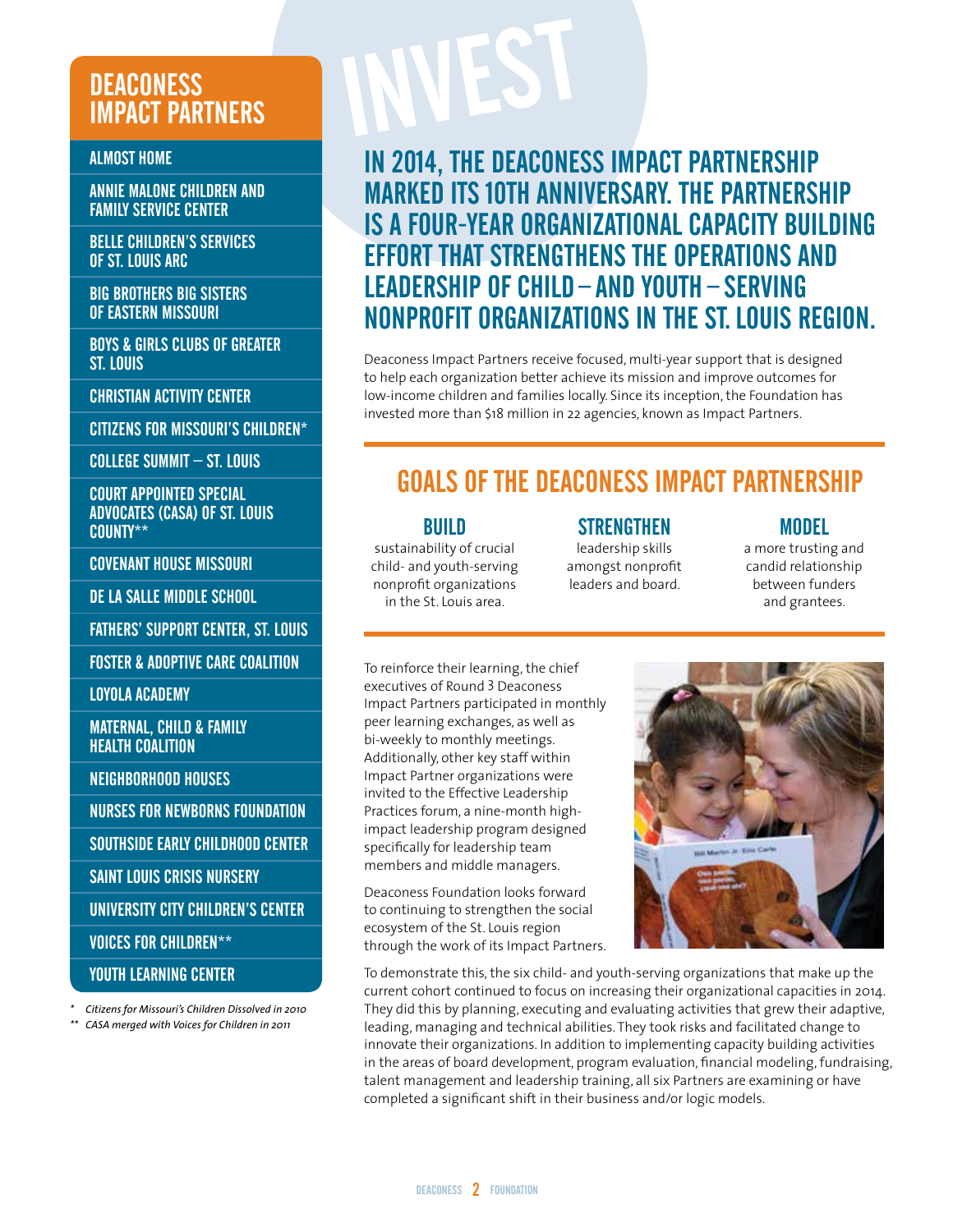#### STRENGTHEN THE REGION'S CAPABILITY TO ACHIEVE POSITIVE OUTCOMES FOR CHILDREN AND YOUTH THROUGH COLLABORATIVE ENGAGEMENT AND INVESTMENT WITH DIVERSE PARTNERS TO IMPROVE SYSTEMS AND SUSTAIN ACTIONS THAT HAVE LONG-TERM IMPACT ON THE HEALTH AND WELL-BEING OF CHILDREN. NEW **STRATEGY**

### 2014 COMMUNITY CAPACITY BUILDING GRANTEES

BETTER FAMILY LIFE

BEYOND HOUSING

COMMUNITY COUNCIL OF ST. CHARLES COUNTY

COMMUNITY ORGANIZING AND FAMILY ISSUES

EPWORTH CHILDREN & FAMILY SERVICES

FAMILY RESOURCE CENTER

GREATER EAST ST. LOUIS EARLY LEARNING PARTNERSHIP

LEGAL SERVICES OF EASTERN MISSOURI, INC.

LET'S START, INC.

LUTHERAN FAMILY AND CHILDREN'S SERVICES OF MISSOURI

MATHEWS-DICKEY BOYS' & GIRLS' CLUB

METROPOLITAN CONGREGATIONS UNITED FOR ST. LOUIS

MISSOURI HEALTH CARE FOR ALL

MONROE COUNTY COALITION FOR DRUG FREE COMMUNITIES

PEACE ECONOMY PROJECT

ST. LOUIS GRADUATES

ST. LOUIS PUBLIC SCHOOLS **FOUNDATION** 

ST. LOUIS REGIONAL EARLY CHILDHOOD COUNCIL

THE SCHOLARSHIP FOUNDATION OF ST. LOUIS

UNITED FOR CHILDREN

VISION FOR CHILDREN AT RISK

WASHINGTON UNIVERSITY IN ST. LOUIS (MOCARE)

WYMAN CENTER



# GRANT STREAMS

#### NONPROFIT ADVOCACY 2013-2014

Grants supported collaboration with nonprofit agencies who advocate for the improvement of support systems and policies affecting children and youth in the region.

#### COMMUNITY VOICE 2014

Grants aimed at initiating community dialogue, advancing a public policy solution affecting child well-being, connecting affected communities to policy makers or other advocates, and building public will.

#### COLLECTIVE IMPACT 2014

Grants supported the commitment of a group of important actors from different sectors to a common agenda for solving a specific social problem.

#### 2013 ADVOCACY **GRANTEES**

CATHOLIC URBAN PROGRAMS

CHILDREN'S HOME SOCIETY OF MISSOURI

EPWORTH CHILDREN & FAMILY **SERVICES** 

GIRLS INCORPORATED OF ST. LOUIS

LEMAY CHILD AND FAMILY CENTER

LET'S START, INC.

METROPOLITAN CONGREGATIONS UNITED FOR ST. LOUIS

MISSOURI COALITION OF CHILDREN'S AGENCIES

MISSOURI HEALTH CARE FOR ALL

PLANNED PARENTHOOD OF THE ST. LOUIS REGION AND SOUTHWEST MISSOURI

TEEN PREGNANCY AND PREVENTION PARTNERSHIP

THE SCHOLARSHIP FOUNDATION OF ST. LOUIS

VISION FOR CHILDREN AT RISK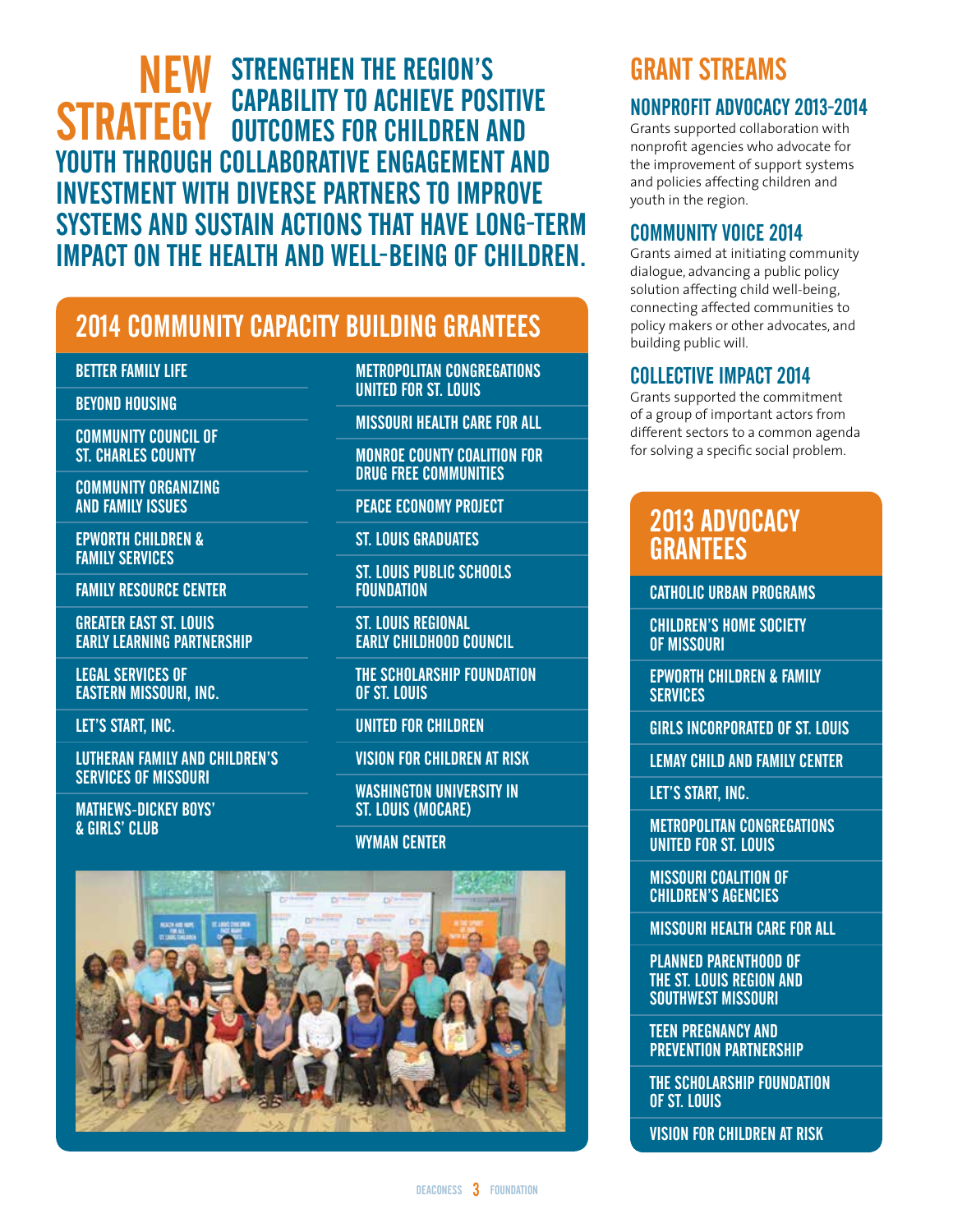# 2013-2014 GRANTS

#### CHURCH-RELATED **GRANTS**

Bethany Peace United Church of Christ Bethel United Church of Christ Calvary United Church of Christ

Christ the King United Church of Christ

The Council for Health and Human Service Ministries

Deaconess Parish Nurse Ministries Eden United Church of Christ

Epiphany United Church of Christ

Evangelical United Church of Christ Every Child's Hope

Glory to Glory Christian Church United Church of Christ

Good Shepherd of Faith United Church of Christ

Hoyleton Ministries

Iglesia Cristiana El Dios Viviente United Church of Christ

Kirkwood United Church of Christ

Missouri Mid-South Conference of the United Church of Christ

Neighborhood Houses

Pilgrim Congregational United Church of Christ

Prince of Peace United Church of Christ Salem United Church of Christ St. John Evangelical United Church of Christ

St. John United Church of Christ

St. John United Church of Christ

St. John United Church of Christ

St. John United Church of Christ

St. John's United Church of Christ

St. John's United Church of Christ

St. Louis Association of the United Church of Christ

St. Mark United Church of Christ

St. Martin's United Church of Christ

St. Paul United Church of Christ

St. Paul's United Church of Christ

Zion United Church of Christ

### IN 2014, DEACONESS ALIGNED ITS CONGREGATIONAL GRANTMAKING WITH THE UNITED CHURCH OF CHRIST READING CHANGES LIVES INITIATIVE.

The UCC links illiteracy to poverty, acknowledging that "literacy is essential to end the cycle of poverty, to close the school-to-prison pipeline, and to create inclusive, healthy communities where all can be active and advocate for themselves. The need has never been greater for faith communities to stand up and take action." UCC congregations across the region responded by developing literacy initiatives for youth, which included book giveaways, church youth libraries, and tutoring programs. Congregations continue to be active on behalf of our kids.

### SMALL GRANTS

America SCORES

Small grants of up to \$5,000 are available on an ongoing basis throughout each year. Decisions are made quarterly for support of projects and activities related to the Foundation's vision.

Better Family Life Better Love Yourself CASA of Southwestern Illinois Catholic Charities of St. Louis Central Baptist Church Community Performance Ensemble Community Treatment Comprehensive Behavioral Health Center of St. Clair Cornerstone Center for Early Learning Cultural Leadership Diversity Awareness Partnership FOCUS St. Louis Gateway Center for Giving Gifted Resource Council Grantmakers for Effective Organizations Home Works Inspire-STL Institute for Peace & Justice Jackie Joyner-Kersee Foundation Joint Neighborhood Ministries Leadership for Social Change

Manasseh Ministry

Marian Middle School

Metropolitan Congregations United for St. Louis

Metropolitan St. Louis Equal Housing & Opportunity Council

Missouri Association for Social Welfare

Monsanto Family YMCA

National Conference for Community & Justice

North Area Community Development Corporation

Saint Louis Morehouse College Parents Association

Saint Louis University School of Nursing

Samuel DeWitt Proctor Conference, Inc.

St. John's Community Care

St. Louis ArtWorks St. Louis Internship Program

St. Louis Learning Disabilities Association

Stop The Killing Initiative

Studio STL

Teen Pregnancy & Prevention Partnership

The Singer Institute

The Soulard School

Toy Gun Buy Back Initiative

United Way of Greater St. Louis

University of Missouri – St. Louis

Urban League of Metro St. Louis

Urban Strategies

YWCA of Metro St. Louis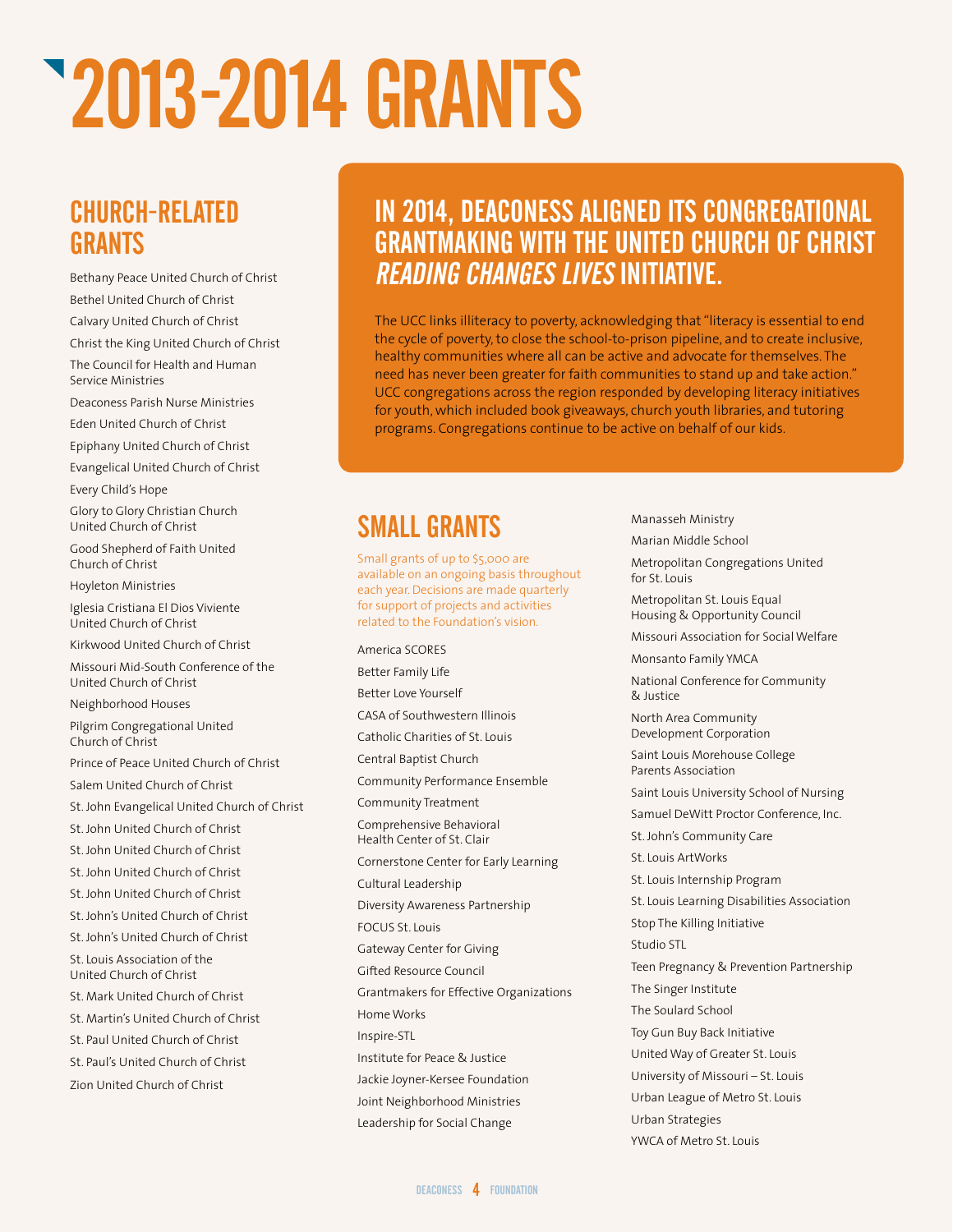# **SCHOLARSHIPS**

The Deaconess Foundation NURSING The Deaconess Found provides renewable grants to 10-15 students annually who are permanent

residents of the St. Louis metropolitan area and pursuing nursing (RN, BSN) at an accredited, nonprofit school. Awards are based on financial need, strength of character, and academic potential. Deaconess Foundation provides

the funding for this scholarship, which is administered jointly by The Scholarship Foundation of St. Louis and The St. Louis American Foundation. Recipients of the 2014 scholarships met all the qualifications of The Scholarship Foundation Interest-Free Loan. Selected students who received the Deaconess Foundation Nursing Scholarship were also given an opportunity to accept or decline an interest-free loan or other grants through The Scholarship Foundation of St. Louis.



#### FUNDING KIDNEY DIALYSIS FOR CHILDREN

Deaconess Foundation, as part of its 125th Anniversary, awarded special multi-year grants totaling \$500,000 to SSM Cardinal Glennon Children's Medical Center and St. Louis Children's Hospital to fund the purchase of kidney

dialysis equipment and allow for greater access to care for children.

In 1997, Deaconess received a bequest from Miss Elsa Marie Weiss, a former Deaconess Sister, as Deaconess was transitioning from a health system to a grantmaking foundation. The purpose of the gift was to support dialysis treatment and enhance patients' quality of life. The funds from this estate gift will make up the grants to the children's hospitals.

WE ARE GRATEFUL TO DEACONESS FOUNDATION FOR AWARDING US THIS GENEROUS GRANT, ALLOWING OUR PATIENTS AND THEIR FAMILIES INCREASED ACCESS TO HIGH-QUALITY CARE. HAVING THE ABILITY TO USE THIS HEMODIALYSIS EQUIPMENT THROUGH OUR DAILY WORK WILL ENABLE US TO CONTINUE TO REMAIN AT THE FOREFRONT OF WORLD CLASS PEDIATRIC MEDICAL CARE."

SANDY KOLLER, EXECUTIVE DIRECTOR OF CARDINAL GLENNON CHILDREN'S FOUNDATION



*Deaconess celebrates the St. Louis Children's Hospital grant recipients.*

#### **MISSION** INVESTMENT TO IFF

Deaconess Foundation continued its practice

of supporting St. Louis area community development financial institutions by announcing a \$250,000 loan to IFF, a nonprofit lender, real estate consultant, and developer in the region.

The loan aligns with the Foundation's vision of a community that gives priority attention to its most vulnerable children. IFF plans to use the loan for projects helping local low-income children and families. The loan is an example of how Deaconess Foundation is leveraging its financial assets to improve community health.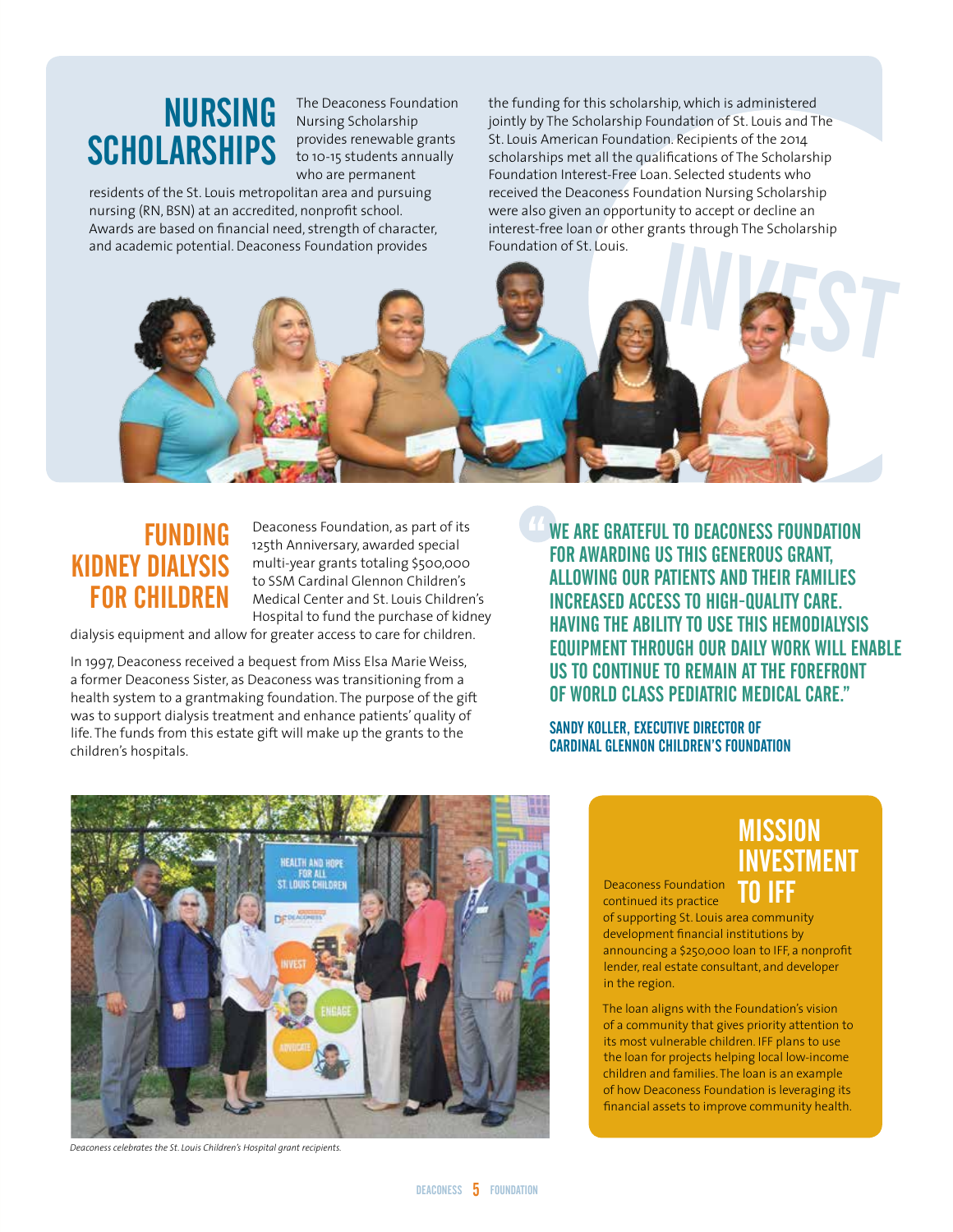# **125" ANNIVERSARY**

IN 2014, DEACONESS FOUNDATION CELEBRATED 125 YEARS OF THE DEACONESS MISSION IN ST. LOUIS BY HOSTING SIGNATURE EVENTS THROUGHOUT THE YEAR TO COMMEMORATE THE ANNIVERSARY.

### NEIGHBORHOOD HOUSES MURAL DEDICATION

Deaconess Foundation partnered with St. Louis ArtWorks to bring beauty to the lives of children in the neighborhood through a mural created by St. Louis ArtWorks. A dedication ceremony took place for Neighborhood Houses' Caroline Mission, a ministry of the United Church of Christ. The mural entitled "Hope in the City" was dedicated in September.



#### THE **DEACONESS SPIRIT**



Deaconess celebrated the 125th Anniversary with the publication of *The Deaconess Spirit*. The book tells the Deaconess story through the Foundation core values and includes articles from Rev. Jerry Paul on the transition, the history of the Deaconess Parish Nurse Ministries, as well as current photos of grant recipients. The book also describes our new direction for greater impact on behalf of children in the St. Louis area.



#### DINNER AT EDEN SEMINARY

125 years after the first meeting of the Evangelical Deaconess Society, more than 300 people gathered at Eden Seminary to celebrate the anniversary with a special dinner. Attendees included past employees of the Deaconess Health System and the Foundation, nursing school alumni, board members, as well as members of the community. During the event, St. Louis City Mayor Francis Slay and St. Louis County Executive Charlie Dooley presented the Foundation with proclamations honoring April 22nd as Deaconess Foundation Day. Historical relics were on display at the dinner, and items from the time capsules entombed in the cornerstones at Deaconess Hospital were donated to the archives at Eden Seminary. Local children blew out candles on a birthday cake, while attendees were invited to share both their memories of Deaconess and their wishes for the children of St. Louis.

EMGHEF



# CHILDREN AT THE CENTER

In July, Deaconess partnered with YMCA's O'Fallon Park Recreation Complex for *Children at the Center,* a celebration for children with an opportunity for adults to discuss issues surrounding children through policy workshops and more.

# UCC EVENTS

IN MAY OF 2014, the Foundation organized the St. Louis Association of the UCC's spring program meeting. Deaconess invited nonprofit partners to present to the attendees about various issues affecting children.

IN JUNE OF 2014, the Foundation sponsored a breakfast at the Missouri Mid-South Conference meeting where Rev. Starsky D. Wilson, president and CEO, spoke about the Foundation's new direction.

IN OCTOBER OF 2014, the Foundation sponsored a breakfast at the Illinois South Conference with Rev. Starsky D. Wilson, president and CEO, as keynote speaker.

At each event, Deaconess distributed *The Deaconess Spirit* book and invited church members to "Connect with Deaconess." Postcards with the Foundation's web address, Twitter handle, and Facebook page were distributed. In addition, people were invited to fill out their wishes on behalf of children so that the Foundation could capture names and e-mail addresses.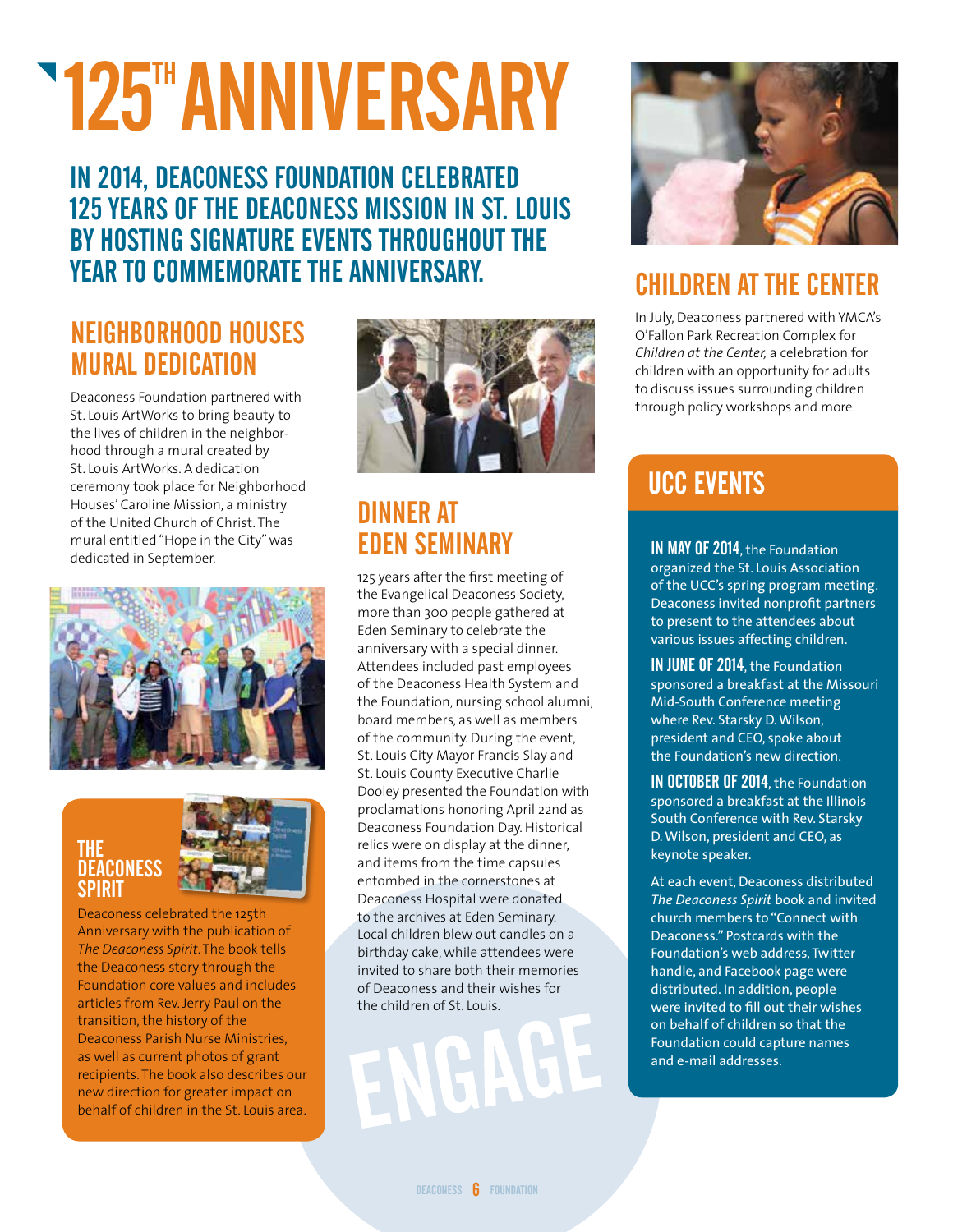# ADVOCATING FOR ADVOCATE



#### CHILDREN AT THE CENTER ADVOCACY FORUM

The Advocacy Forum at the 2014 *Children at the Center* event explored policies in the following areas: "Aging Out" issues of the foster care system, savings accounts for children, college access and violence prevention.





### CHILD WELL-BEING **SYMPOSIUM**

In November 2014, Deaconess joined Brown School of Social Work to provide a Child Well-Being Symposium at the Federal Reserve Bank of St. Louis. Experts from across the globe joined to share insights into promising policy interventions to promote child well-being.



#### **FERGUSON COMMISSION**

In November 2014, Missouri Governor Jay Nixon announced the members of the

independent Ferguson Commission. The 16 members were selected from more than 300 applicants. Ten men and six women were selected from business, clergy, health care, law enforcement, civic and educational leadership. Governor Nixon said, "The work of the commission is not about one case," referring to the shooting death of unarmed teenager Michael Brown by Ferguson police officer Darren Wilson. The Commission was created to examine issues that came forth in light of the killing and subsequent demonstrations and protests, and to make policy recommendations to make the St. Louis area better for everyone. Rev. Starsky D. Wilson, president and CEO, was selected to serve as co-chair along with Rich McClure, former president and COO of Unigroup and chairman of the St. Louis Regional Board of Teach for America.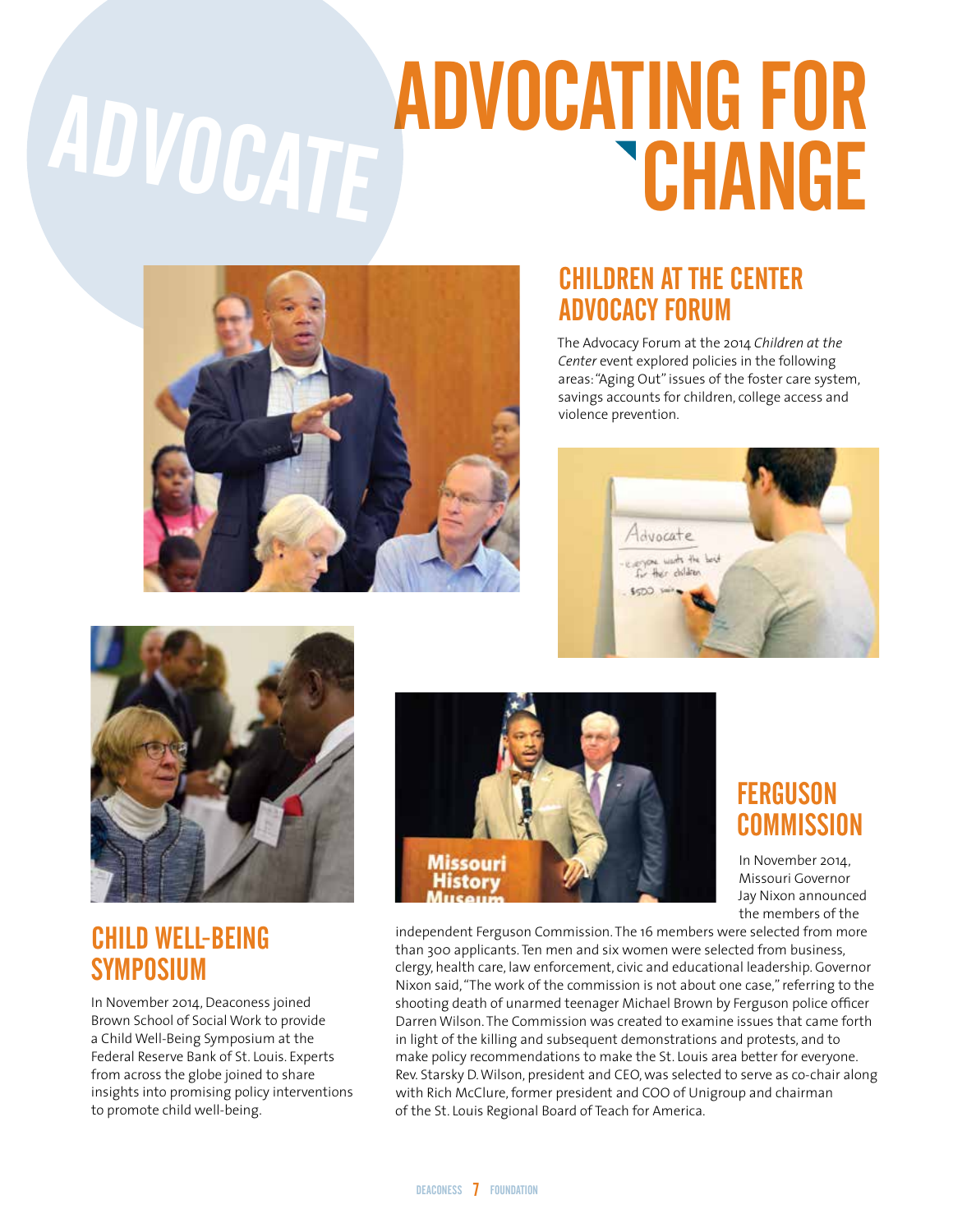# RESPONSIVE PHILANTHROPY

ON AUGUST 20, 2014, IN THE AFTERMATH OF THE MICHAEL BROWN SHOOTING AND SUBSEQUENT CIVIL UNREST IN FERGUSON, DEACONESS FOUNDATION MADE A SPECIAL ALLOCATION OF \$100,000 FOR COMMUNITY CAPACITY BUILDING TO ADDRESS ISSUES EXPOSED BY THE EVENTS.

The funds focused on advancing youth organizing, communityinformed development, networked leadership and wrap-around supports for African American youth. Deaconess staff has been highly-engaged in coordinating roles with community organizers, local clergy, civil rights activists and national funders to inform, develop, and align a systemic response consistent with



its mission and vision for children. Consistent with research, including the *For the Sake of All Report* (www.forthesakeofall. org), the foundation takes a public health approach to its missional definition of health and identifies race and poverty as barriers to individual health. Deaconess' community capacity building strategy affirms community engagement, public policy and advocacy as critical approaches to improve systems and sustain actions for long-term impact on the well-being of children.

The initial investment by Deaconess provided the opportunity to engage national philanthropic leaders in strengthening advocacy efforts to change policies and improve systems on behalf of children. The engaged national organizations displayed an admirable ability to recognize the diversity of need, respond to the call, and match the commitment of Deaconess.

Deaconess Foundation has granted more than \$120,000 to various organizations and leveraged more than \$360,000 additional dollars from funding partners.

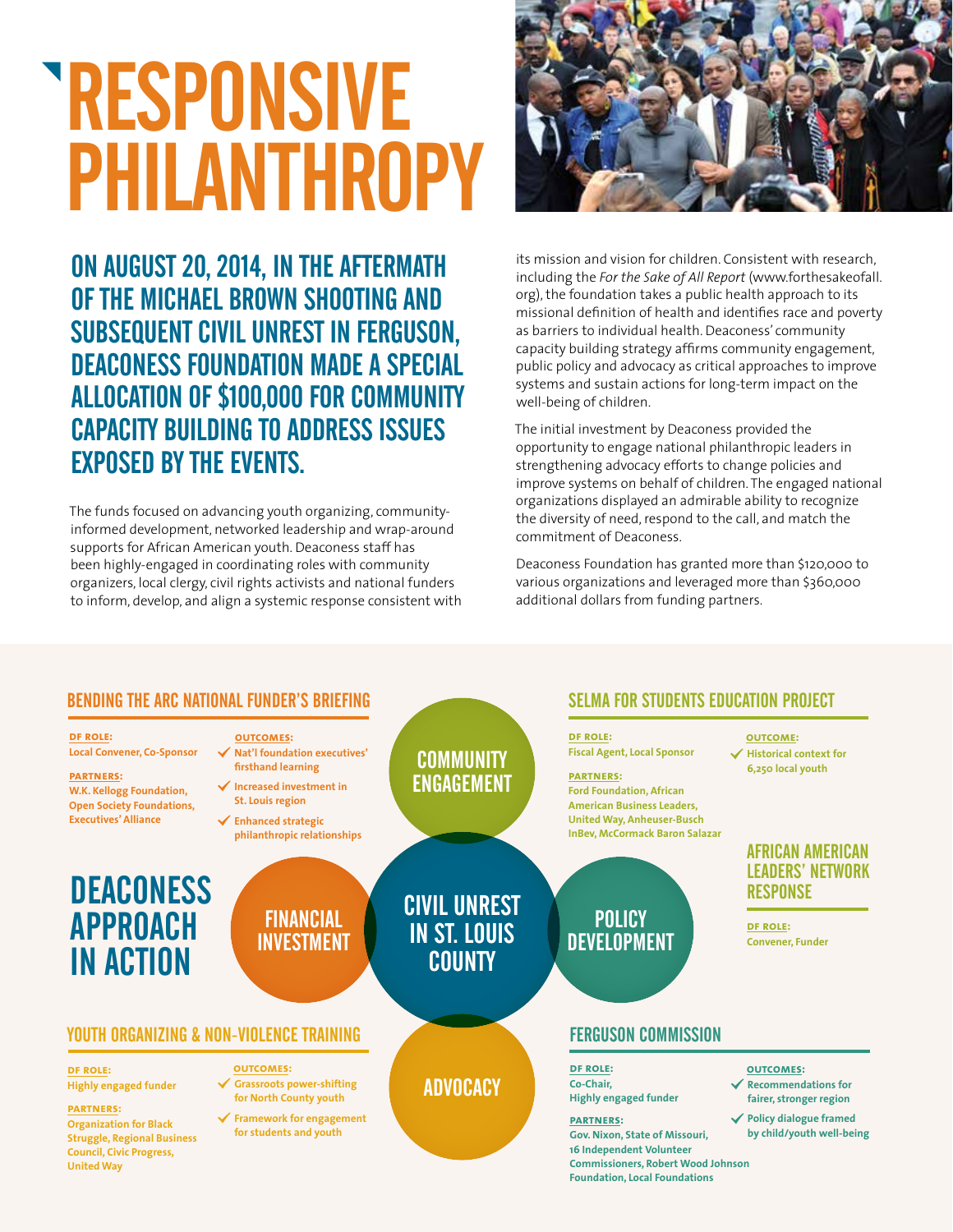# FINANCIALS

#### YEARS ENDED DECEMBER 31, 2013 AND 2014

| <b>REVENUE</b>                     |    | 2013       | 2014       |
|------------------------------------|----|------------|------------|
| Investment Returns                 | \$ | 6,458,411  | 2,907,357  |
| Contributions & Other Income       | \$ | 72,138     | 59,164     |
| <b>Total Revenue</b>               | \$ | 6,530,549  | 2,966,521  |
|                                    |    |            |            |
| <b>EXPENSE</b>                     |    |            |            |
| Community Grants                   | \$ | 1,872,511  | 2,458,911  |
| Deaconess Parish Nurse Ministries  | \$ | 335,212    | 173,788    |
| Nursing & Osteopathic Scholarships | \$ | 128,200    | 120,000    |
| Investment & Related Fees          | \$ | 280,575    | 286,442    |
| Operations                         | \$ | 773,117    | 732,606    |
| <b>Total Expense</b>               | \$ | 3,389,615  | 3,771,747  |
| Net Assets at Beginning of Year    | \$ | 51,915,634 | 55,056,568 |
| Net Assets at End of Year          | Ś  | 55,056,568 | 54,251,344 |

#### 2013-2014 CONTRIBUTIONS RECEIVED

BANK OF AMERICA

COMMUNITY COUNCIL OF ST. CHARLES COUNTY, INC.

COUNTRY MARK

JANE DONAHUE

GUGGENHEIM REAL ESTATE INV TRUST

LEONA O'NEAL OIL

JAMES MATHEW, MD

RALPH MUELLER

REV. JERRY PAUL

ST. PAUL EVANGELICAL CHURCH

US BANK

#### 2014 BOARD OF TRUSTEES

Debra Aerne Rev. Aaron D. Ban Cenia D. Bosman Darryl R. Collins Rodney Crim Rev. Dr. Sheldon Culver Simone M. Cummings, PhD Jeff Davis Frank Hamsher Bethany A. Johnson-Javois, M.S.W. Derek Mays Elizabeth Noonan Shanti Parikh, PhD Cheryl Sharpe Cheryl D.S. Walker Rev. Starsky D. Wilson

#### **FOUNDATION STAFF**

**Dr. Brandon D. Haynes** *Director, Community Engagement* 

**Pamela L. Heeb** *Assistant to the CEO & Office Manager*

**Matthew J. Oldani** *Vice President, Strategic Alignment*

**Allie Chang Ray** *Vice President, Programs*

**Alex J. Stallings** *Director, Advocacy & Communications*

**Rev. Starsky D.Wilson** *President & CEO*